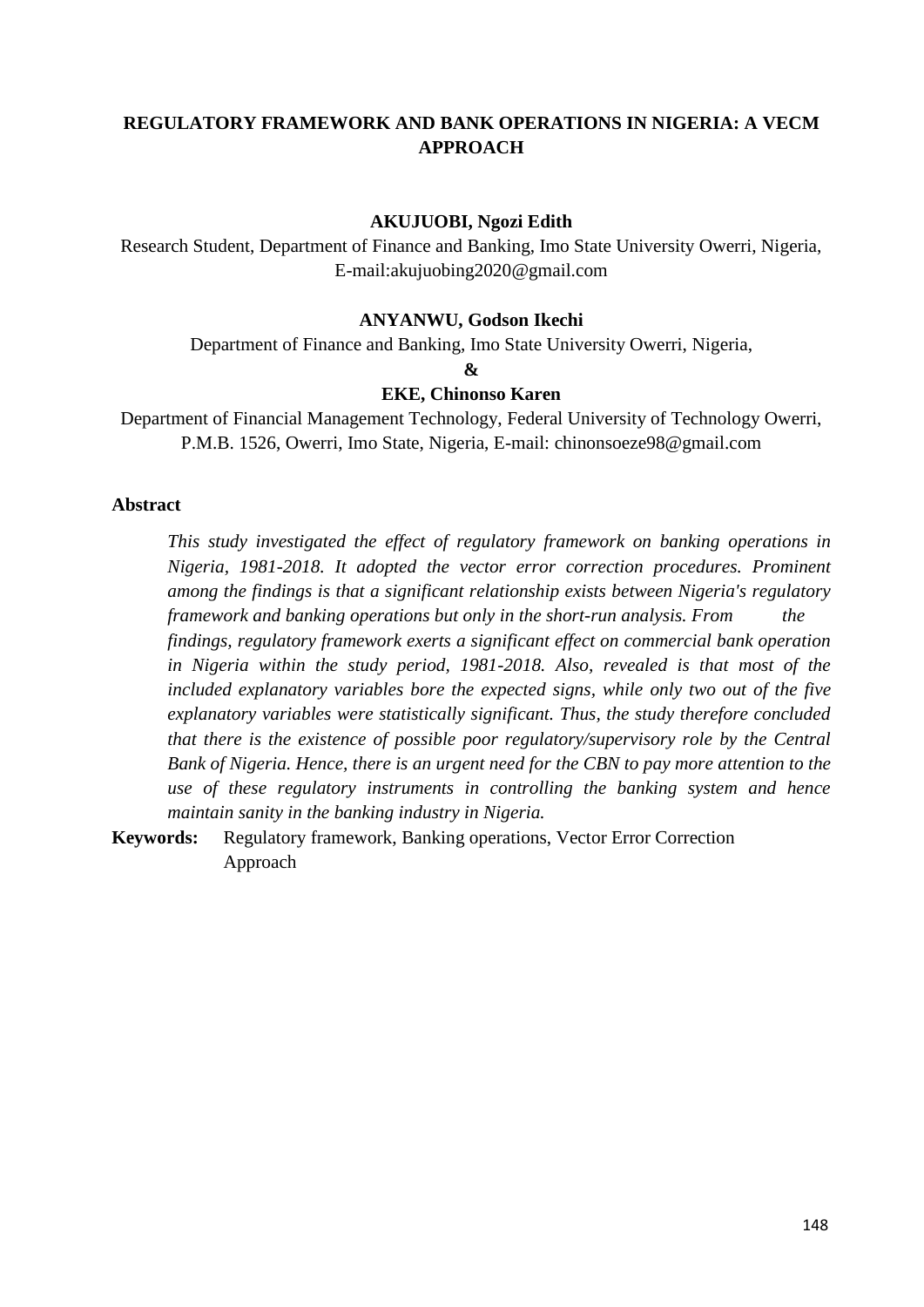## **1.0 Introduction**

Banks generally play crucial roles in the economic development of countries. Banks, through the intermediation mechanisms, provide the much-needed funds for development; mobilizing investible funds from the Surplus Spending Units (SSUs) for onward-lending to the Deficit Spending Units (DSUs), thereby ensuring that investment programmes that hitherto would not have been, are pursued for economic development. Also, banks function in a dynamic environment, pursuing accelerated technological developments and innovations. Suleyman *et al*. (2015), Huang and Kang (2017), Oino (2017) and Ozili (2019), posit that these new experiences must bring about new rules and regulations into the daily life of banks, if banks must survive.

It is therefore, in recognition of this pivotal role of banks in economic development of countries that the soundness of the banking system has always been a key issue not only for domestic governments but also for international regulatory bodies and organizations (Pasiouras, 2008). According to Kofo (2019), in Nigeria, the primary legislation for the regulation of banks is the Banks and Other Financial Institutions Act (BOFIA) which, with the Central Bank of Nigeria (Establishment) Act 2007 (CBN Act), gives the Central Bank of Nigeria (CBN) powers to supervise and regulate banks and other financial institutions in Nigeria.

The challenge of ensuring sound financial practice in the economy can hardly be overstressed. It is therefore in line with this that regulatory measures are considered a necessary recipe for sanity to be accomplished in our financial system (Kama, 2003; Muktar, 2010; Umar, 2015; Klomp and Haan, 2015; Cucculleli and Bettineli, 2016). Umar (2015) succinctly chronicled inadequate supervisory framework and lack of an effective risk asset data base and information sharing system as well as lack of commitments and abuse of duties on the side of financial institutions as the bane of sound financial practice among banks, insurance companies and securities firms thereby, leading to distasteful incident of bank distress and liquidation by the regulators.

To forestall these problems, various financial sector legislations/acts have been promulgated, with the introduction of different strategies all aim at increasing the effectiveness of financial regulation and supervision (Iyade, 2006 and Anyanwu, 2010). These measures are claimed to be mutually reinforcing and designed to timely identify and diagnose emerging problems in the sector with a view to presenting most efficient resolution directed towards ensuring continued public confidence and stability in the Nigeria's financial system, which the banking industry occupies a central place.

In line with the foregoing therefore, economic discourse in Nigeria has been awash with debates on achieving sanity in the financial system in general, with emphasis on the banking industry (Muktar, 2010; Umar, 2015; Suleyman *et al.*, 2015; Kofo, 2019). These debates have, no doubt been fueled by the recent economic meltdown that shook the foundations of world financial sectors, leaving at its wake the collapse of major banks in the US and UK. Also, the Nigerian financial sector had witnessed more than enough dose of this ugly trend that exposed the nation's weak financial system, especially as it affected the banking industry in Nigeria. In swift response to these financial anomalies, a consolidated model for financial regulation was proposed in Nigeria both during and after the crises, with various financial sector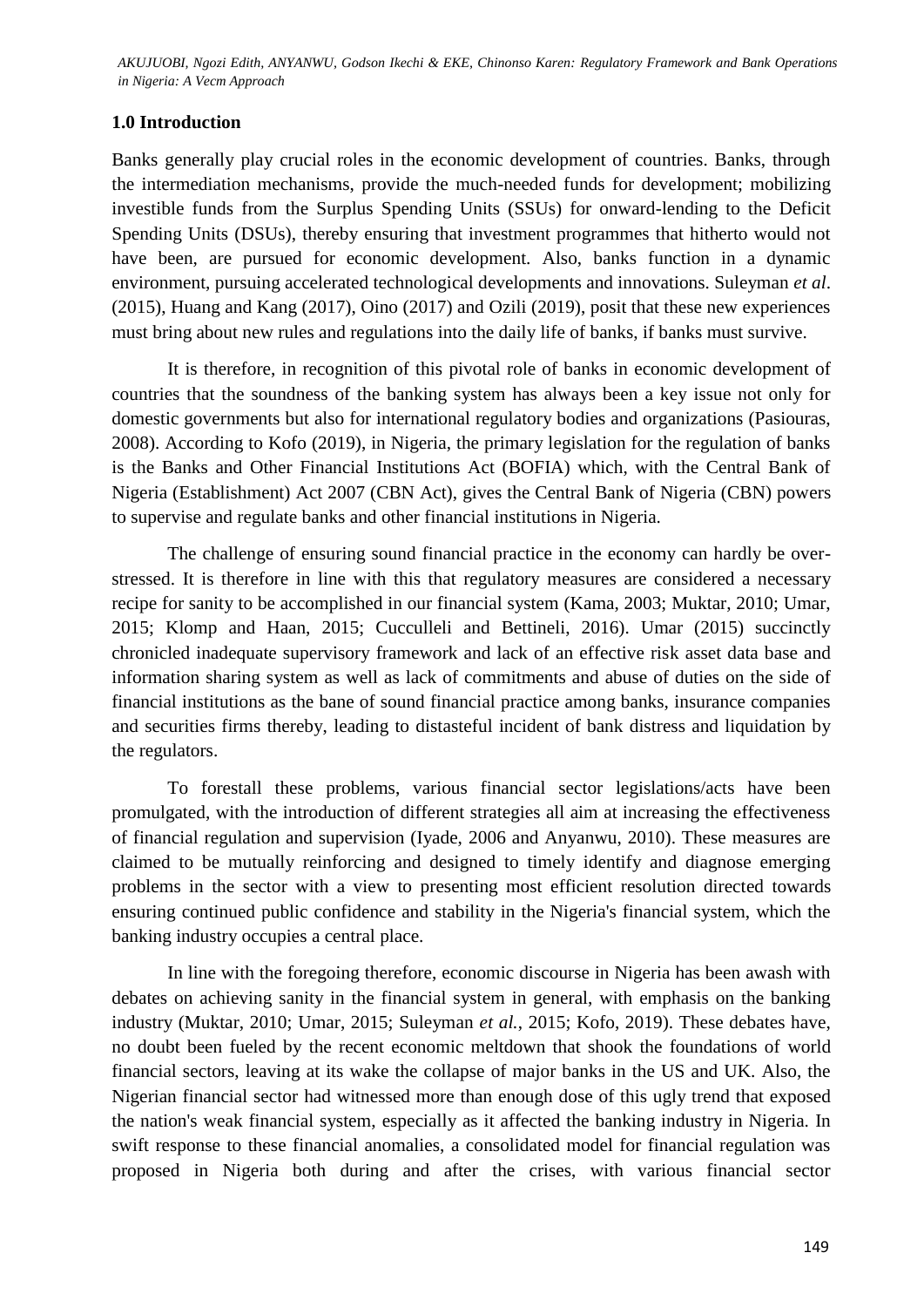legislations/acts being promulgated. This was followed by the introduction of different strategies all aimed at increasing the effectiveness of financial regulation and supervision.

However, the extent all these laudable efforts have helped the authorities to achieve sanity in the nation's financial system is yet to be fully examined. Against this backdrop, there is need to investigate the extent this current regulatory framework in Nigeria has attended to the set objectives of addressing the perceived ills in our banking operations. Consequently, this study, empirically examined the impact of regulatory framework on banking operations in Nigeria for the period 1981-2018.

This study is divided into five sections. While section one contains the general introduction which provides the background to the study, section two examines the relevant literature on the subject matter of regulatory framework. Section three provides the methodology employed. In section four, the model is estimated, while section five contains the summary, conclusion and recommendations.

#### **2.0 Review of Related Literature**

#### **2.1 Conceptual Review**

The Central Bank of Nigeria and other regulatory agencies spell out rules meant to govern banking operations in Nigeria. Sometimes, these financial regulatory measures could be selfimposed as they form the norms in such institutions targeted at achieving defined objectives such as products and services synchronization within the ambits of the law as well as ensuring that the general public are shielded from the exploitative tendencies of some financial institutions while guaranteeing financial competitiveness. Through this regulatory framework, financial institutions align their activities to laid-down rules that ultimately bring about sanity in the financial industry and the economy at large (Chris, 2003; Kama, 2003; Uffot, 2003; Olorushola, 2003).

### **2.2 Theoretical Review**

To pattern the behaviour of financial institutions, government and its agencies specify the code of conduct that financial institutions are expected to conform with as they engage in their daily activities. Therefore, these regulatory measures present the guideline in form of codified legislations and government policies that financial institutions are expected not just to obey but which should also help to uphold sound financial practice in the economy. In line with this government interventionist role, Keynes and his contemporaries argue that through government direct and active participation through "the invisible hand of the public sector" would drive the free flow of capital in the economy.

In this paper, efforts are made to follow three strands of theories of financial regulations and they include the agency theory, risk management theory and the regulatory dialectic theory. In the Agency theory, Stiglitz in 1989 was of the opinion that government needed to intervene in order to protect and save the general public from the unwholesome practices of the financial institutions who may be tempted to pursue more of their profit-maximization motives to the detriment of the investing public and hence jeopardize economic growth.

Therefore, to protect and save the investing public, high supervisory role by the government and its agencies is very vital as it helps to curtail the excesses of financial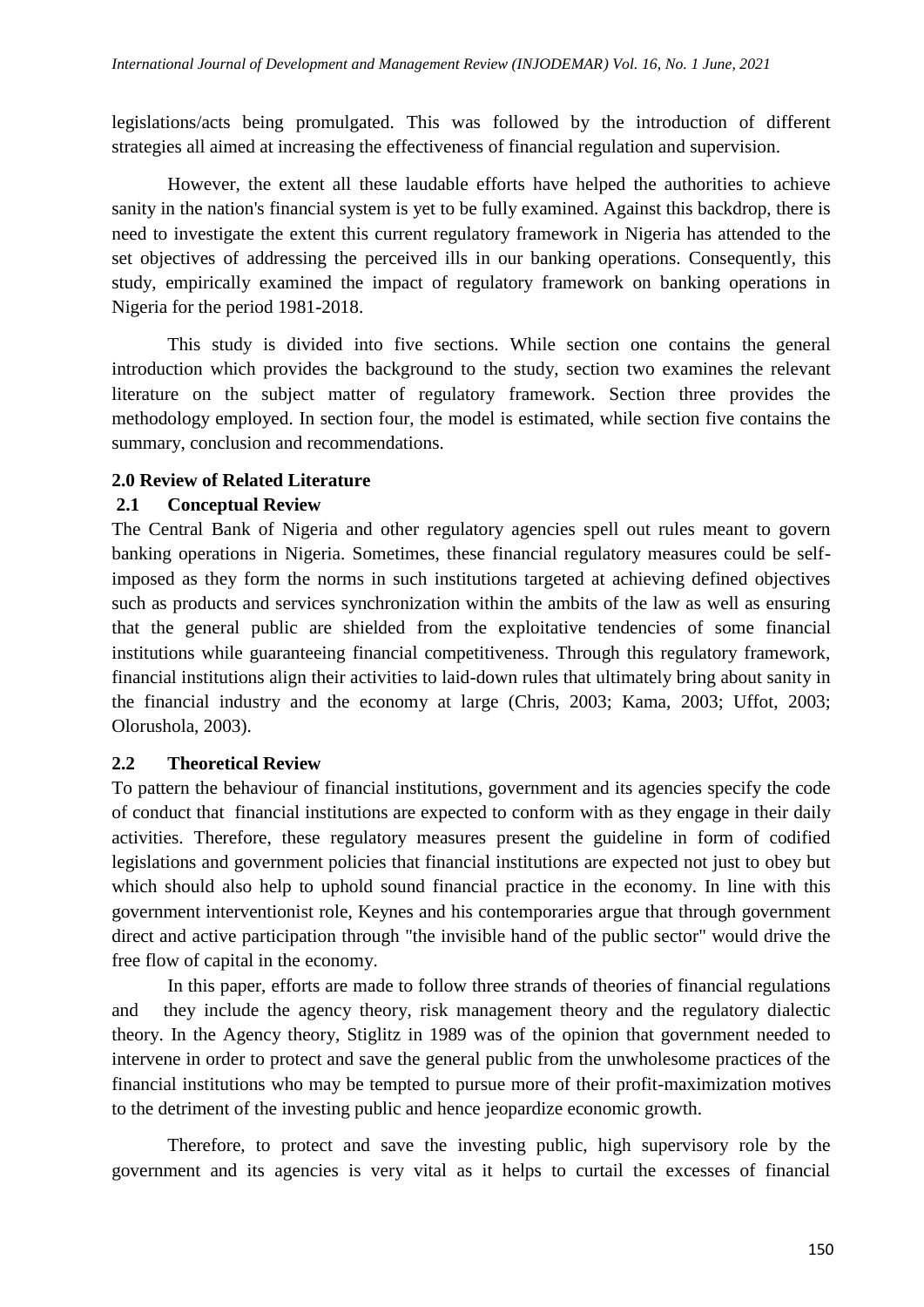institutions. In furtherance to Stiglitz view, Sinkey(1992) came up also with the attendant problem of " hidden action and information" on the part of financial institutions, who, if left to act uncontrolled, may be tempted to act in a manner that arbitrarily exploit the saving public which in turn has the tendency to erode public confidence in the financial institutions.

Viewing from another though similar angle however, the risk management theory, as developed by Davis in1991 tried to support government intervention especially from the side of the volatility and risky nature of liquidity and credit management associated with the financial system. The argument under the risk management theory is that because mismanagement of credit by financial institutions spells doom for the economy at large, financial institutions therefore need to be closely supervised in order to avoid the attendant crises if financial institutions are left to act arbitrarily (Currie, 2003).

For the regulatory dialectic theory as propounded by Kane (1981), there is this raging war between the regulators and financial institutions. Following this theory, as the regulators role out policies that create impediment on the paths of financial institutions to maximize profit, the financial institutions on their path, strategize to manipulate the system in order to avoid such bottlenecks that tend to hinder their profit maximization motives thus, leading the government and its regulatory agencies to continually weigh the benefits of pursuing certain regulatory constraints against their associated costs. This contagion, therefore determines whether a given regulatory policy is actually desirable or needs to be either changed if not dropped in its entirety.

#### **2.2.1 Institutional Structure of Nigeria's Financial System (Regulatory Models)**

The institutional structure of financial regulations currently used by most countries evolved alongside the evolution and development of financial markets rather than as a result of coordinated efforts of setting up a regulatory framework that meets all regulatory objectives. Major factors that influence the choice of a particular design of institutional structures for financial regulation include the decision and preference of political authorities, the nature and size of a country's financial sector and the practice that have built up in a country's central bank.

Internationalization of financial services, emergence of large financial conglomerates and lesson from financial crises in other countries are some regional or external factors that equally influence the choice of financial regulatory structure among countries (Mukhtar, 2010). This therefore explains why there is a wide range of models to institutional structures across the world, with no single model considered as the optimal or best for all countries. Despite some differences in the institution structure, almost all countries provide regulation for banks, insurance companies and securities firms.

In the same vein, three major models of institutional structure for financial regulation can be observed among the various models used worldwide. These are: the Multiple-Agency "regulator model (where each type of financial activity is regulated by specific or specialized agency), the "Unified" regulator model (requires merging all existing regulatory institutions into a single institution to undertake both prudential and market conduct supervision in the financial sector), and the "Common" regulator model (where one regulator is responsible for at least two of the three major financial sectors while another regulator takes care of the other).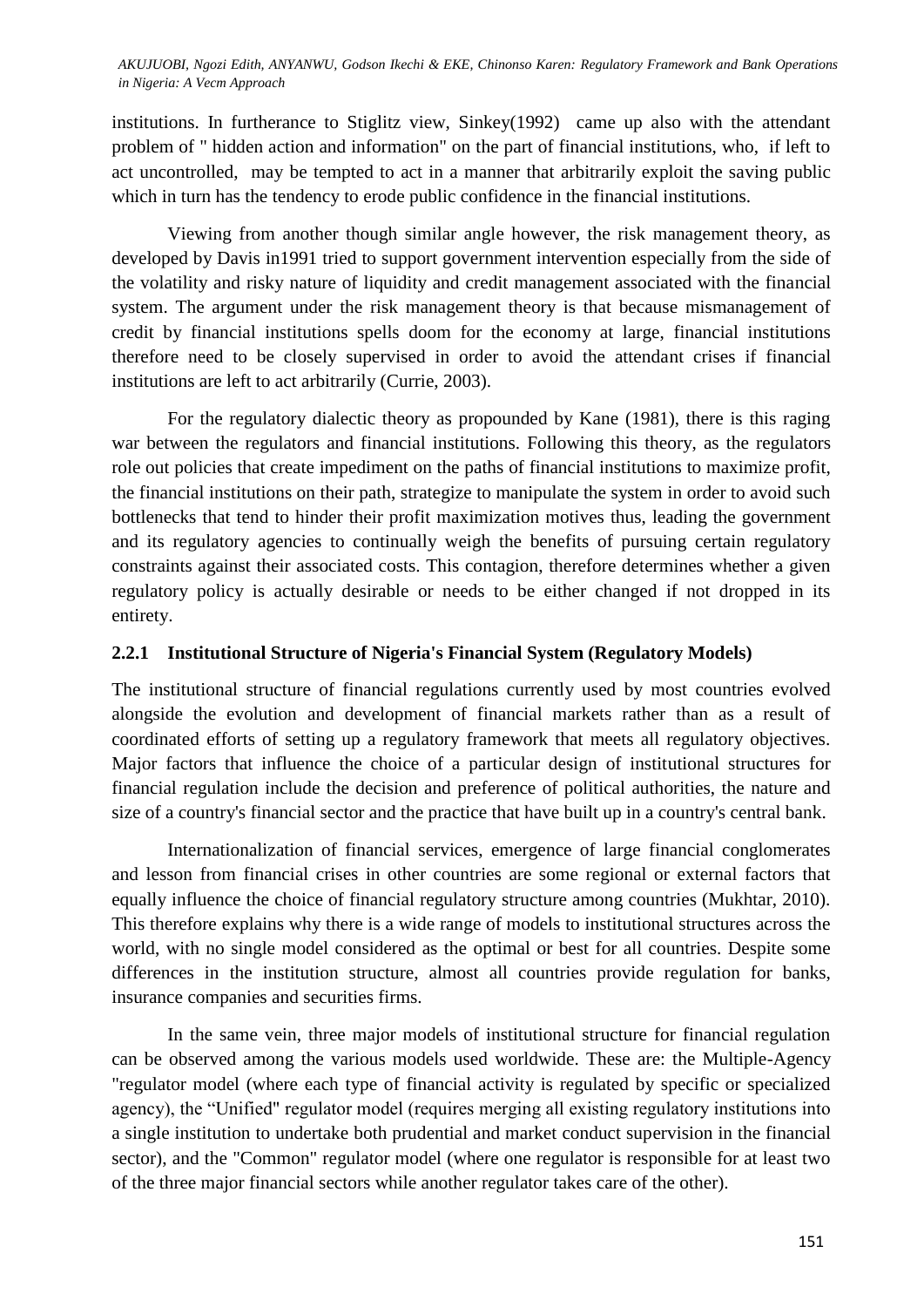However, Nigeria's institutional structure for financial regulation revolves around the multiple-agency regulator model, as the three major financial sector activities are regulated by entirely independent agencies. The CBN and NDIC jointly regulate Banks, NAICOM regulates insurance companies and SEC regulates securities firms. This model allows clarity of objective, focus, responsibility and accountability. Because of the complexities associated with financial sector, it is difficult for a sole regulator to strike a balance between different objectives of regulating each subsector.

Adopting the multiple-agency regulator model will ensure that the objectives of each agency are clearly and unambiguously specified. This will also keep each agency focused on her objectives and held responsible in the event of any regulatory failure. Nevertheless, it has been criticized on the ground that it does not provide for effective consolidated supervision and create room for regulatory arbitrage. As financial institutions become more sophisticated, they have exploited the regulatory gap often created by the multiple-agency regulator system to avoid regulation or reduce regulatory burden. There is also duplication of regulatory efforts. Despite the serious flaws associated with this model, it is widely used mainly because the institutional structure of financial regulation currently used in most countries reflect the historical evolution of the respective financial sectors.

### **2.2.2 Financial Regulations in the Nigeria's Banking Sector**

The Central Bank of Nigeria (CBN) in collaboration with the National Deposit Insurance Corporation (NDIC) regulates and ensures sanity and efficiency in the banking sector. The supervision and examination of banks are premised on the legal authority given by the provision of sections 30-32 of BOFID 1991 as amended whereby the CBN Governor is given power to appoint a Director of Banking Supervision (DBS) with the responsibilities to carry out supervisory duties in respect of banks and other financial institutions in the country (Nwoha, 2003).

In carrying out this duty, the DBS shall among other things under conditions of confidence, examine periodically the books and affairs of each bank; access at all times the accounts and vouchers of banks in the country. NDIC is required by its enabling Act to assist the minority authorities in the formulation and implementation of banking policy so as to ensure safe and sound banking system.

It is the responsibility of the Banking Supervision Department (BSD) to process the returning schedule of the activities of banks. In this respect, the department plays the following roles in ensuring smooth operations in the Nigeria's banking industry.

- 1. To receive meaningful information on timely basis from banks, stock exchange and other financial institutions so as to facilitate early detection of problems.
- 2. To monitor compliance of banks with the BOFID and the monetary policy circular.
- 3. To perform its supervisory function of scrutinizing, analyzing and processing information on each institution.
- 4. To control the structure and system of banking in the country, identify trends and developments in the industry.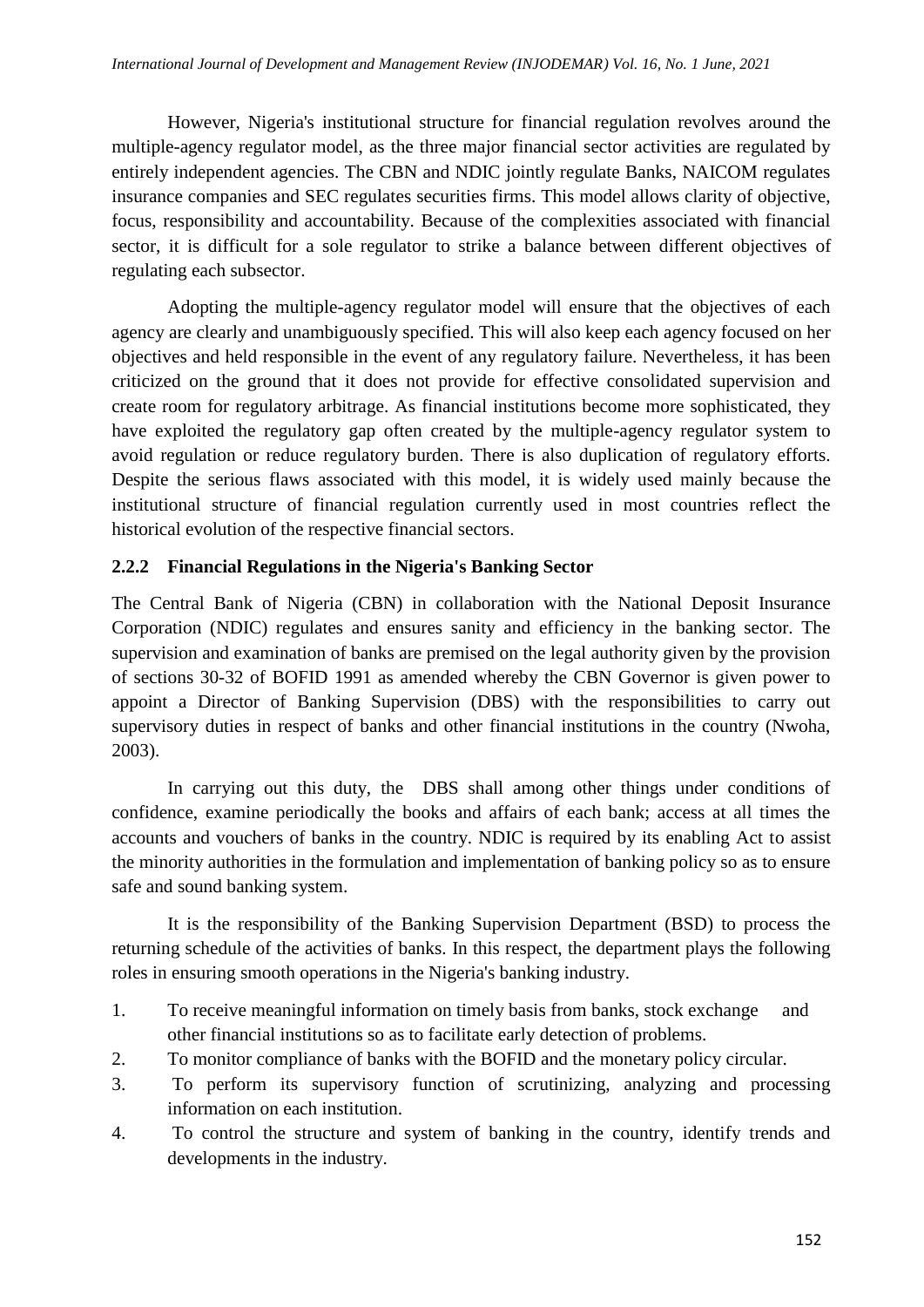- 5. To ascertain the accuracy and timely delivery of reports, determine the adequacy and internal control system of banks.
- 6. To relate, compile and submit reports and ensure that, reports are effectively coordinated and working papers are properly kept to support compilation of information and facilitate verification.
- 7. To employ corrective measures where deficiencies are found. The role of NDIC can be brought into sharper focus when examined within the context of its activities in the discharge of its primary mandate of deposit insurance. The roles are:
- A. To guaranty deposit; it is to guaranty payment of depositors in the event of failure of an insured bank. In 2003, the corporation had paid about N3.29b to depositors representing 63% of total insured claims to the depositors of 34 banks in liquidation.
- B. To protect depositors through supervision; supervision of insured banks as an integral part of the mechanism for ensuring safe and sound banking practices and the corporation has continued to accord this top priority. This entails on-site examination and off-site surveillance, both of which are mutually reinforcing. The off-site supervision provides early warning signal which is used in prioritizing on-site examinations and assessing potential problem areas.
- C. Failure resolution in the banking industry; it is worth noting that NDIC was established when banking sector was already in crises, there were about seven technically insolvent banks in 1988.

NDIC had over the years successfully adopted the following measures:

- 1. Accommodation facilities were granted to ten (10) banks which had serious liquidity crises to the tune of N2.3bin 1989 following the withdrawal of public sector funds from commercial and merchant banks.
- 2. Take-over of management and control of twenty-five (25) distressed banks by CBN/NDIC to safeguard their assets; acquisition, restructuring and sale of seven distressed banks to investors.
- 3. Closure of 36 terminally distressed banks that failed to respond to various regulatory/supervisory initiatives. The combined effect of these measures was a significant reduction 'in the level of distress in the banking system. As part of the failure resolution measures, NDIC continues to serve as the liquidator to 34 closed banks (CBN, 2010).

### **2.3 Empirical Review**

Das, Quintyn and Kina (2004) seek to explore the impact of regulatory governance on financial system stability. They used multi-cross-sectional data of developing and developed countries and applied Weighted Least-square Regression, found a significance influence of regulatory governance on financial system soundness. Using variables reflecting macroeconomic conditions, structure of the banking system and the quality of political institutions and public sector governance.

In his quest Iganiga (2010) aimed at assessing the effect of financial reforms (regulation) on the effectiveness of financial institutions with emphasis on banking sector, using data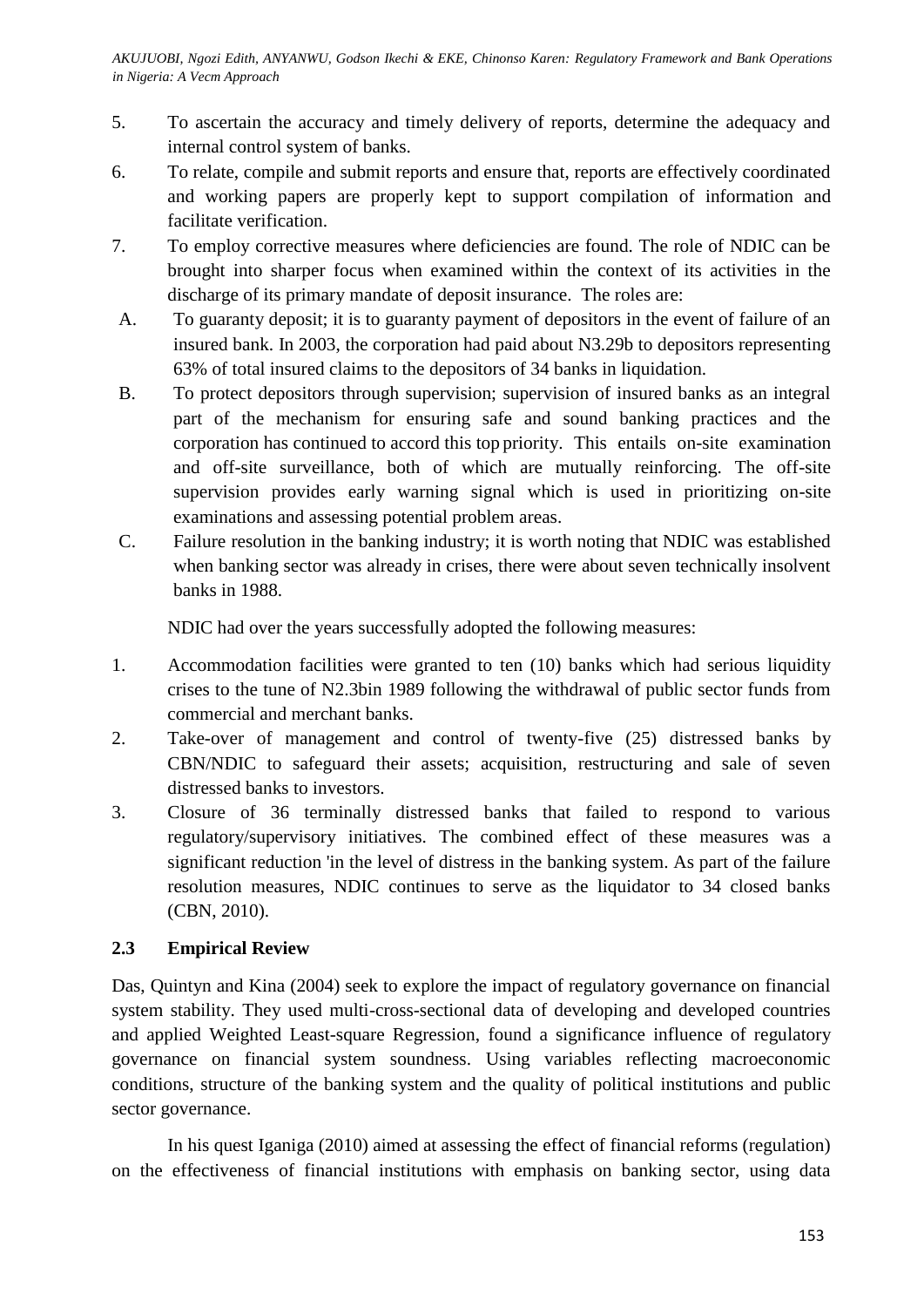from1986, and applying classical least square technique, found that the performance of the financial sector has been greatly influenced by the reforms. In the same vein, Ningi and Dutse (2008) explored the impact of CBN's consolidation on the banking sector. They found a significant difference as the CBN's decision has changed the market structure, increased the efficiency and reliability of banks, created opportunities for participants and raised their intermediation potentials.

Idowu and Babatunde (2010) investigated the effect of financial reform on capital market, using time series data (1986-2010). Applying Ordinary Least Square Regression, they found a negative relationship between the two variables, i.e. financial reform deterred capital market development.

# **3.0 Methodology**

# **3.1 Research Design and Source of Data**

Here, a case study approach was adapted and so Nigeria was the population of interest. This study covers the effect of regulatory framework on the commercial bank credit to the private sector in Nigeria, as a proxy for banking operations for the period 1981- 2018. For the purpose of this study, time series data were collected and they are entirely secondary data, obtained from the Central Bank of Nigeria (CBN) Statistical Bulletin and the National Bureau for Statistics Publications.

# **3. 2 Test of Hypotheses**

This study hypothesizes "*that regulatory framework has no significant relationship with banking operations in Nigeria"*. Therefore, the .model shows the relationship existing between regulatory framework explanatory variables and the dependent variable, the commercial bank credit to the private sector. In this study, the regulatory framework is being represented by the cash reserve ratio (CRR), loan-to-deposit ratio (LDR), liquidity ratio (LR), monetary policy rate (MPR) and the Treasury Bill Rate (TBR), while the commercial bank credit to the private sector (PSC) was employed to proxy banking operations.

### **3.3 The Model Specification**

Here the commercial bank credit to the private sector,  $PSC_t(Y)$  is regressed against the following bank regulatory framework indicators  $(X's)$ ; Cash Reserve Ratio  $(CRR<sub>t</sub>)$ , Loan-Deposit Ratio (LDR<sub>t</sub>), Liquidity Ratio (LR<sub>t</sub>), Monetary Policy Rate (MPR<sub>t</sub>), Treasury Bills Rate  $(TBR_t)$ . This study follows the theoretical concept suggested by past and related studies (Egbetunde, 2012; Panizza and Presbitero, 2014). We transform their specification with little modification as follows:

(i)  $PSC_t = \beta_0 + \beta_1CRR_t + \beta_2LDR_t + \beta_3LR_t + \beta_4MPR_t + \beta_5TBR_t + U_t$ ……………3.1 Where:

 $U_t$  = Error Term

# **3.4 Method of Data Analysis**

To estimate the model as specified above, the variables of this study were first converted to their natural logarithm before conducting the unit root test, the co-integration test and the granger causality test. These tests permitted the application of the Ordinary Least Square (OLS)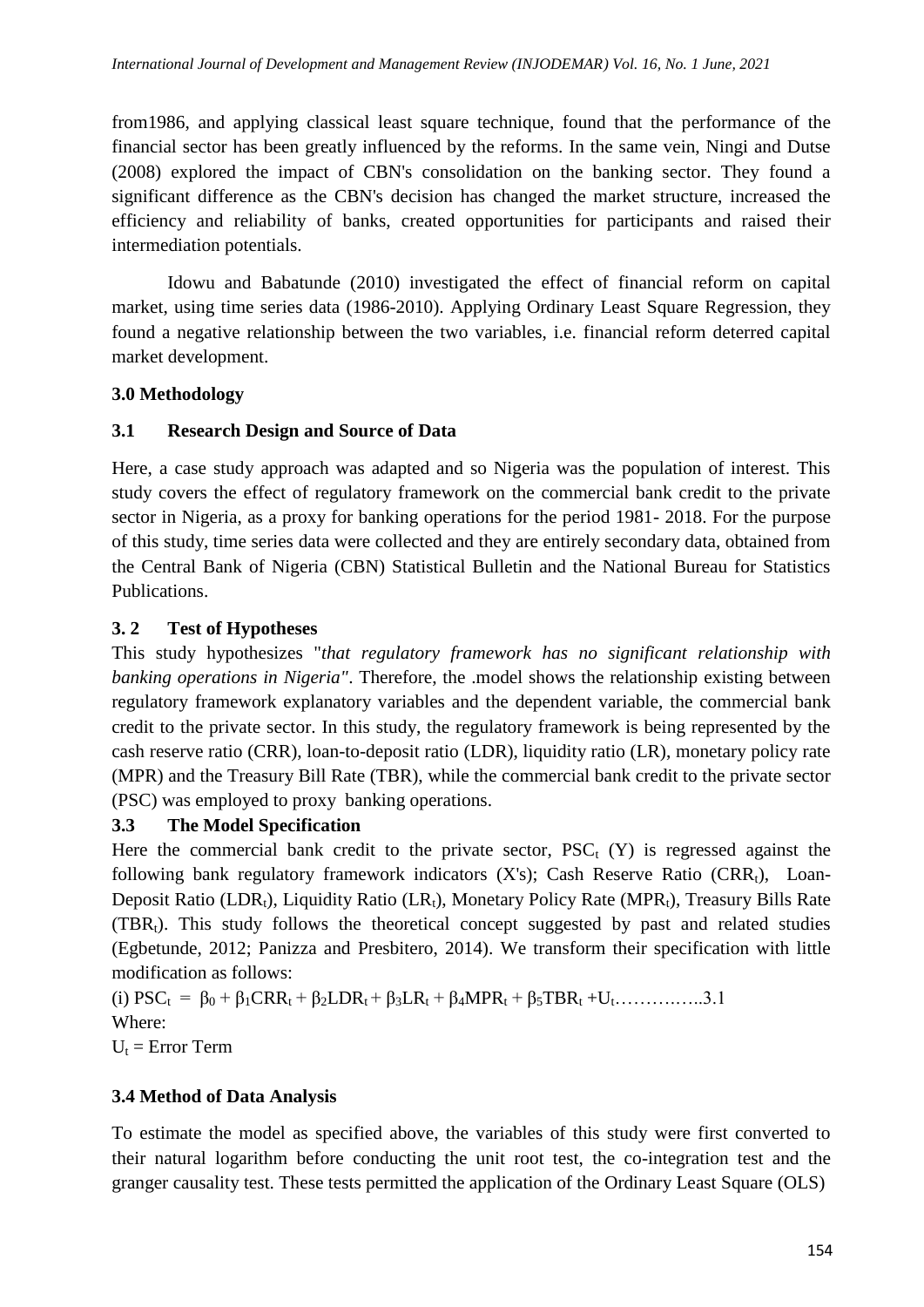method in order to avoid spurious results that are often associated with the use of time series data. It is instructive to note that because the VECM failed to confirm the long-run status suspected in the co-integration result, the estimation was therefore carried out using the ordinary least square multiple regression analysis.

### **4.0 Data Presentation, Analysis and Interpretation**

## **4.1. Unit Root Test Results**

Table 1 shows that beside liquidity ratio and monetary policy rate that were stationary at level, all other variables turned stationary at first difference under both the Augmented Dickey-Fuller and the Philip-Perron tests, thus confirming that they were stable and good for the analysis.

| <b>Augmented-Dickey Fuller Unit Root Test</b> |                    |                 |       | <b>Philips-Perron Unit Root Test</b> |      |                 |       |    |
|-----------------------------------------------|--------------------|-----------------|-------|--------------------------------------|------|-----------------|-------|----|
|                                               |                    |                 |       |                                      |      |                 |       |    |
| Variable                                      | <b>T-Statistic</b> | <b>Critical</b> | Order | <b>of</b>                            | . Т- | <b>Critical</b> | Order | of |

# **Table 1: Unit Root Test for the Variables Employed**

|                         | <b>Variable</b> | <b>T-Statistic</b> | <b>Critical</b> | Order<br><b>of</b> | T-               | <b>Critical</b>            | of<br><b>Order</b> |
|-------------------------|-----------------|--------------------|-----------------|--------------------|------------------|----------------------------|--------------------|
|                         |                 |                    | <b>Value</b>    | <b>Integration</b> | <b>Statistic</b> | <b>Value</b>               | <b>Integration</b> |
| $\mathbf{1}$            | <b>PSC</b>      | -4.107337          | $-3.626784$     | 1(1)               | $-4.050911$      | $\blacksquare$<br>3.626784 | 1(1)               |
| $\overline{2}$          | <b>CRR</b>      | $-6.069164$        | $-3.626784$     | 1(1)               | $-6.069164$      | $\blacksquare$<br>3.626784 | 1(1)               |
| $\overline{3}$          | <b>LDR</b>      | -4.066522          | $-3.632900$     | 1(1)               | $-6.916038$      | $\blacksquare$<br>3.626784 | 1(1)               |
| $\overline{\mathbf{4}}$ | LR              | $-3.659049$        | $-3.621023$     | 1(0)               | $-3.685655$      | $\blacksquare$<br>3.621023 | 1(0)               |
| 5                       | <b>MPR</b>      | -3.079892          | $-2.943427$     | 1(0)               | $-3.068056$      | $\blacksquare$<br>2.943427 | 1(0)               |
| 6                       | <b>TBR</b>      | -4.843680          | $-3.626784$     | 1(1)               | -4.878972        | $\blacksquare$<br>3.626784 | 1(1)               |

**Source:** E-views 10.0 Econometric Package.

### **4.2. The Co-integration Result**

Table 2 on Johansson co-integration tests revealed evidence of 2 co-integrating equation for the model, which pointed to a possible existence of long-run equilibrium in the estimated regression equation. However, carrying out further confirmatory test disproved the suspicion of the existence of a long-run equilibrium, thus necessitating the estimation under the short-run ordinary least square multiple regression analysis.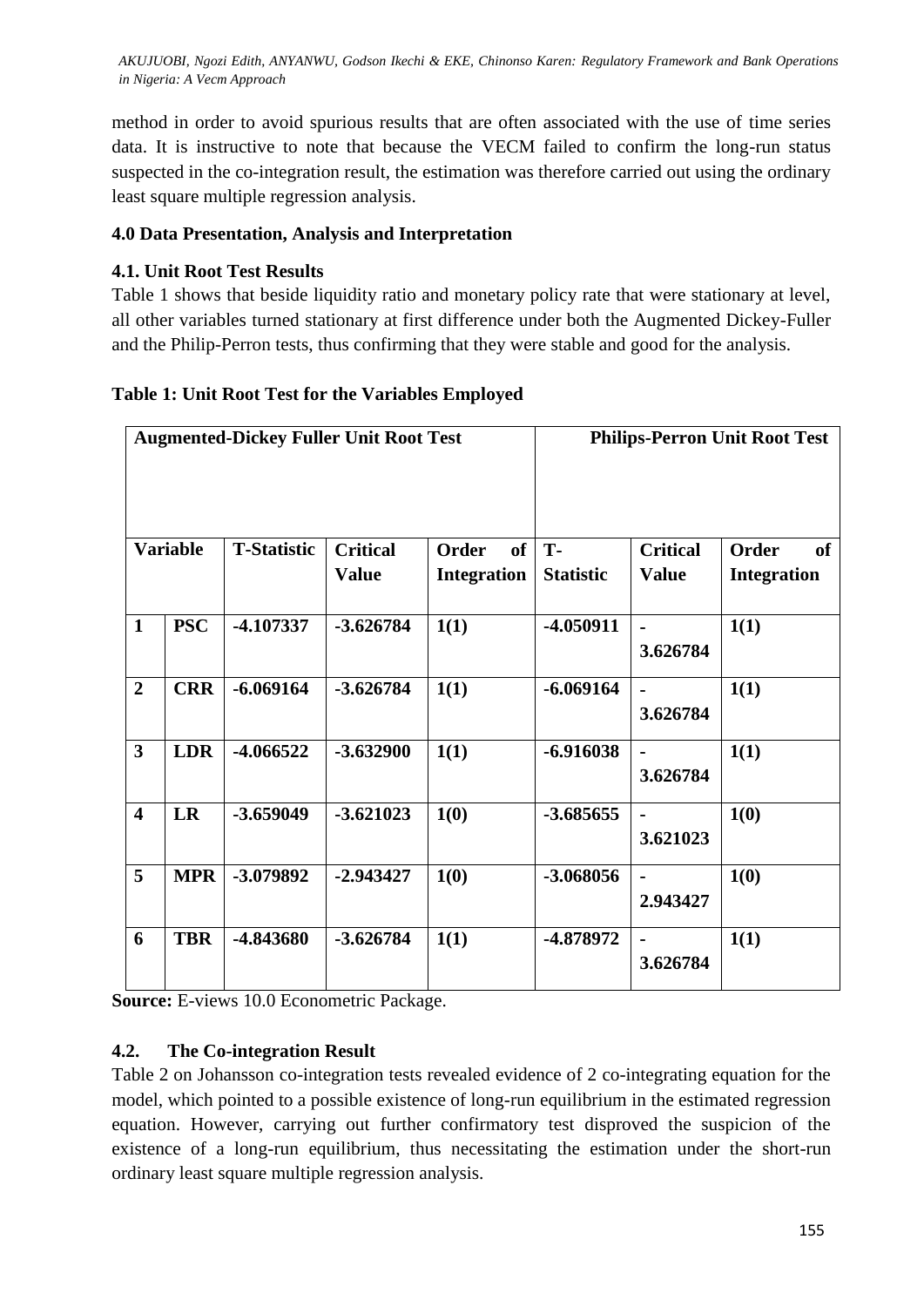# **Table 2: Unit Root Test** Series: LPSC LCRR LLDR LLR LMPR LTBR Lags interval (in first differences): 1 to 1

#### Unrestricted Co-integration Rank Test (Trace)

| <b>Hypothesized</b> |                   | <b>Trace</b>     | 0.05<br><b>Critical</b> |           |
|---------------------|-------------------|------------------|-------------------------|-----------|
| No. of $CE(s)$      | <b>Eigenvalue</b> | <b>Statistic</b> | Value                   | $Prob.**$ |
| None $*$            | 0.739079          | 120.7138         | 95.75366                | 0.0003    |
| At most $1 *$       | 0.582750          | 72.34651         | 69.81889                | 0.0310    |
| At most $2$         | 0.396085          | 40.87998         | 47.85613                | 0.1925    |
| At most $3$         | 0.264209          | 22.72439         | 29.79707                | 0.2599    |
| At most 4           | 0.237452          | 11.67927         | 15.49471                | 0.1730    |
| At most $5$         | 0.051937          | 1.920030         | 3.841466                | 0.1659    |

Trace test indicates 2 co-integrating eqn(s) at the 0.05 level

\* denotes rejection of the hypothesis at the 0.05 level

\*\*MacKinnon-Haug-Michelis (1999) p-values

Unrestricted Co-integration Rank Test (Maximum Eigenvalue)

| <b>Hypothesized</b> |                   | <b>Max-Eigen</b> | 0.05<br><b>Critical</b> |         |
|---------------------|-------------------|------------------|-------------------------|---------|
| No. of $CE(s)$      | <b>Eigenvalue</b> | <b>Statistic</b> | <b>Value</b>            | Prob.** |
| None $*$            | 0.739079          | 48.36731         | 40.07757                | 0.0047  |
| At most 1           | 0.582750          | 31.46652         | 33.87687                | 0.0944  |
| At most $2$         | 0.396085          | 18.15559         | 27.58434                | 0.4823  |
| At most $3$         | 0.264209          | 11.04512         | 21.13162                | 0.6428  |
| At most $4$         | 0.237452          | 9.759242         | 14.26460                | 0.2282  |
| At most 5           | 0.051937          | 1.920030         | 3.841466                | 0.1659  |

#### **Source: E-views 10.0 Econometric Package.**

Furthermore, table 3, also, indicates only one case of causal effect from commercial bank credit to the private sector (PSC) to the monetary policy rate (MPR).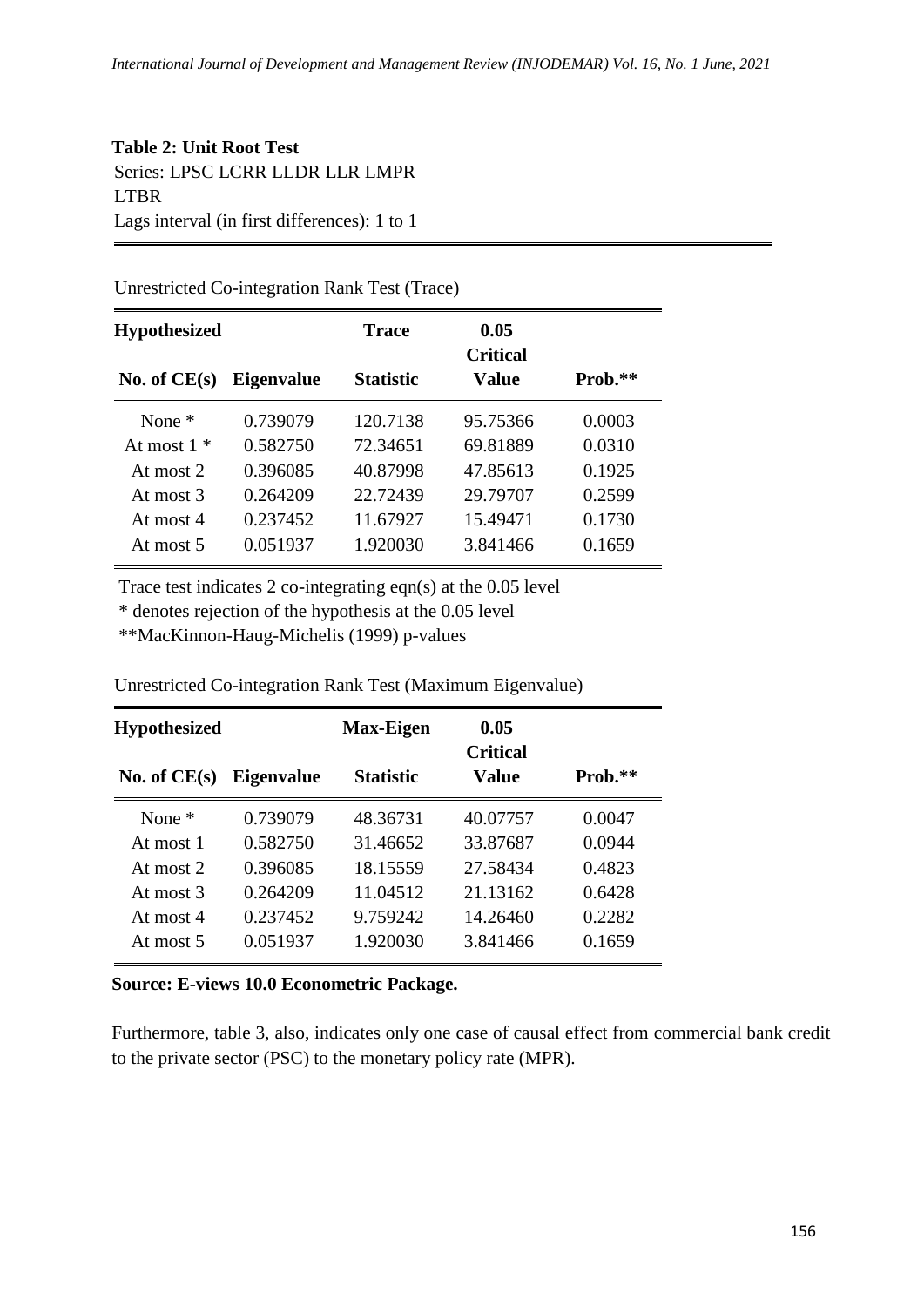|                                         |     | F-               |        |
|-----------------------------------------|-----|------------------|--------|
| <b>Null Hypothesis:</b>                 | Obs | <b>Statistic</b> | Prob.  |
|                                         |     |                  |        |
| <b>LCRR</b> does not Granger Cause LPSC | 36  | 0.17227          | 0.8426 |
| LPSC does not Granger Cause LCRR        |     | 0.22436          | 0.8003 |
|                                         |     |                  |        |
| LLDR does not Granger Cause LPSC        | 36  | 0.42148          | 0.6598 |
| LPSC does not Granger Cause LLDR        |     | 0.73504          | 0.4877 |
|                                         |     |                  |        |
| LLR does not Granger Cause LPSC         | 36  | 1.06297          | 0.3577 |
| LPSC does not Granger Cause LLR         |     | 0.26450          | 0.7693 |
|                                         |     |                  |        |
| <b>LMPR</b> does not Granger Cause LPSC | 36  | 0.62354          | 0.5426 |
| LPSC does not Granger Cause LMPR        |     | 4.90454          | 0.0141 |
|                                         |     |                  |        |
| LTBR does not Granger Cause LPSC        | 36  | 1.08128          | 0.3516 |
| LPSC does not Granger Cause LTBR        |     | 2.43079          | 0.1046 |

#### **Table 3: Granger Causality Test Results**

**Source: E-views 10.0 Econometric Package.**

#### **4.3. The Influence of Regulatory Framework on Bank Operation in Nigeria**

In order to determine the relationship between regulatory framework and bank operations, proxied by the level of commercial bank credit to the private sector, the Ordinary Least Square (OLS) multiple regression analysis was carried, since the vector error correction model failed to confirm the existence of a long-run equilibrium. From table 4, since the F-ratio calculated of 241.8895 has a P-value  $< 0.01$  or 1%, we therefore reject the null hypothesis and accept the alternate and thus conclude that there is a significant relationship between regulatory framework and bank operation in Nigeria, at least within the period under study, 1981-2018. Simply put, the model was statistically significant at 1% with good fit and Durbin-Watson value of 2.52 attesting to the robustness of the model for prediction purposes. Generally, the model also indicate that the changes in the explanatory variables taken together have been able to explain the variations in the dependent variables to very high extents; at least 97.4% and 97% after adjusting for possible errors in the estimates. Also, the model indicated that two out of the regulatory framework variables namely, monetary policy rate, MPR and the treasury policy rate, TBR were statistically significant with only the treasury policy rate, TBR failing to meet the a priori expectation with its positive coefficient.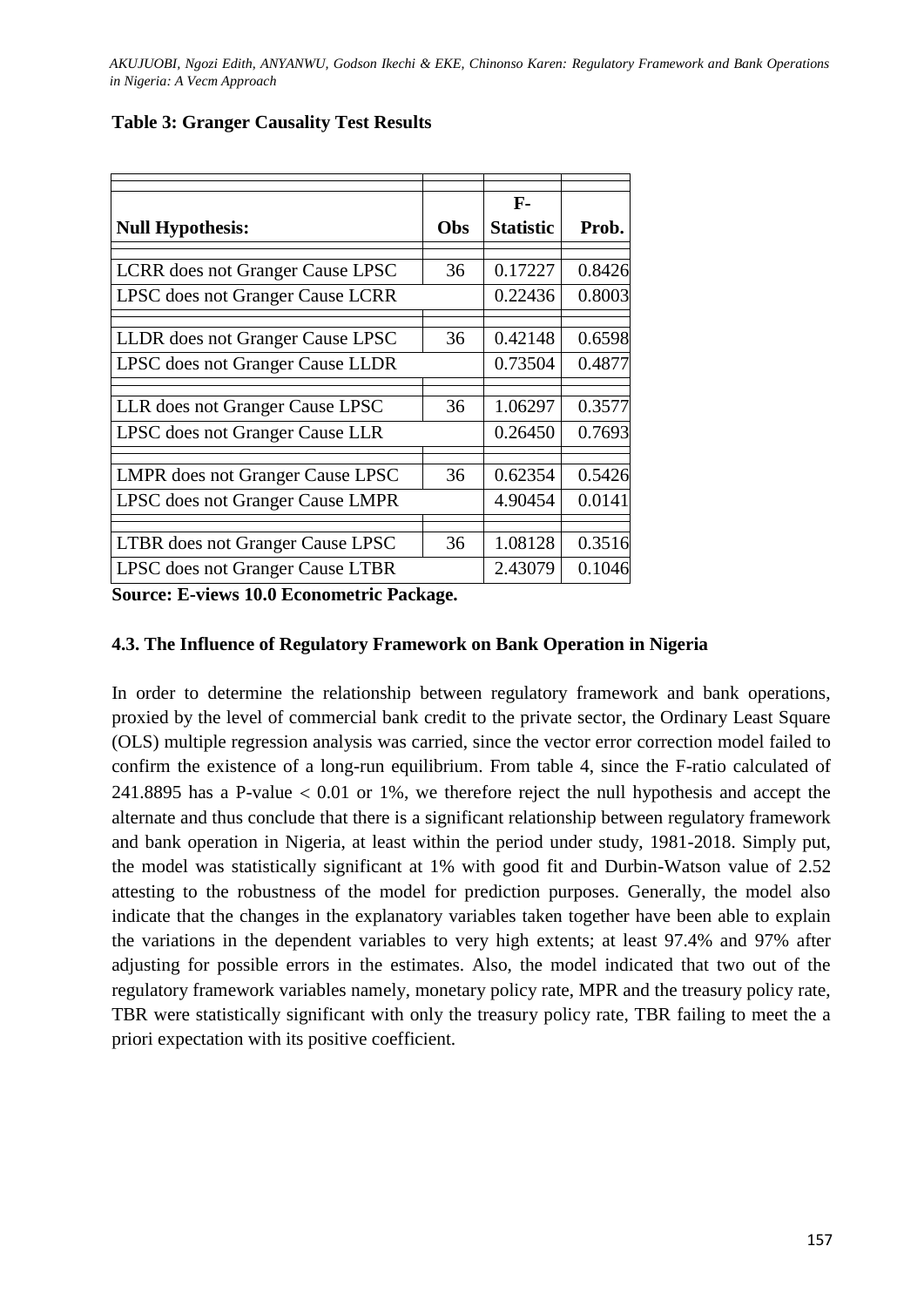### **Table 4: Analysis of variance (ANOVA) Result**

Dependent Variable: LPSC Method: Least Squares Date: 02/26/21 Time: 11:04 Sample: 1981 2018 Included observations: 38

| Variable                  | Coefficient | Std. Error            | t-Statistic | Prob.    |
|---------------------------|-------------|-----------------------|-------------|----------|
| C                         | 3.062134    | 2.862583              | 1.069710    | 0.2928   |
| <b>LCRR</b>               | $-0.165143$ | 0.116222              | $-1.420926$ | 0.1650   |
| <b>LLDR</b>               | $-0.000151$ | 0.459884              | $-0.000329$ | 0.9997   |
| <b>LLR</b>                | $-0.368772$ | 0.384632              | $-0.958766$ | 0.3449   |
| <b>LMPR</b>               | $-1.087824$ | 0.266164              | -4.087049   | 0.0003   |
| <b>LTBR</b>               | 1.386100    | 0.042306              | 32.76381    | 0.0000   |
| R-squared                 | 0.974224    | Mean dependent var    |             | 6.230885 |
| <b>Adjusted R-squared</b> | 0.970196    | S.D. dependent var    |             | 2.702099 |
| S.E. of regression        | 0.466485    | Akaike info criterion |             | 1.456758 |
| Sum squared resid         | 6.963471    | Schwarz criterion     |             | 1.715325 |
| Log likelihood            | $-21.67841$ | Hannan-Quinn criter.  |             | 1.548754 |
| F-statistic               | 241.8895    | Durbin-Watson stat    |             | 2.522967 |
| Prob(F-statistic)         | 0.000000    |                       |             |          |

### **Source: E-views 10.0 Econometric Package.**

The estimated regression regression result is presented thus;

#### $\mathbf{PSC}_t =$

**3.062134 - 0.165143CRRt - 0.000151LDRt - 0.0368772LRt - 1.087824MPRt + 1.386100TBR<sup>t</sup> ……….…..4.1** 

### **5.0 Conclusion**

From the findings of this study, regulatory framework exerts a significant effect on commercial bank operation in Nigeria within the study period, 1981-2018. Also, with most of the included explanatory variables bearing the expected signs, except the treasury bills rate, and only two out of the five explanatory variables being statistically significant, the study therefore concludes that there is the existence of possible poor regulatory/supervisory role by the Central Bank of Nigeria.

#### **Recommendations**

The study recommends that there is an urgent need for the CBN to pay more attention to the use of these regulatory instruments in controlling the banking system and maintain sanity in the banking industry in Nigeria.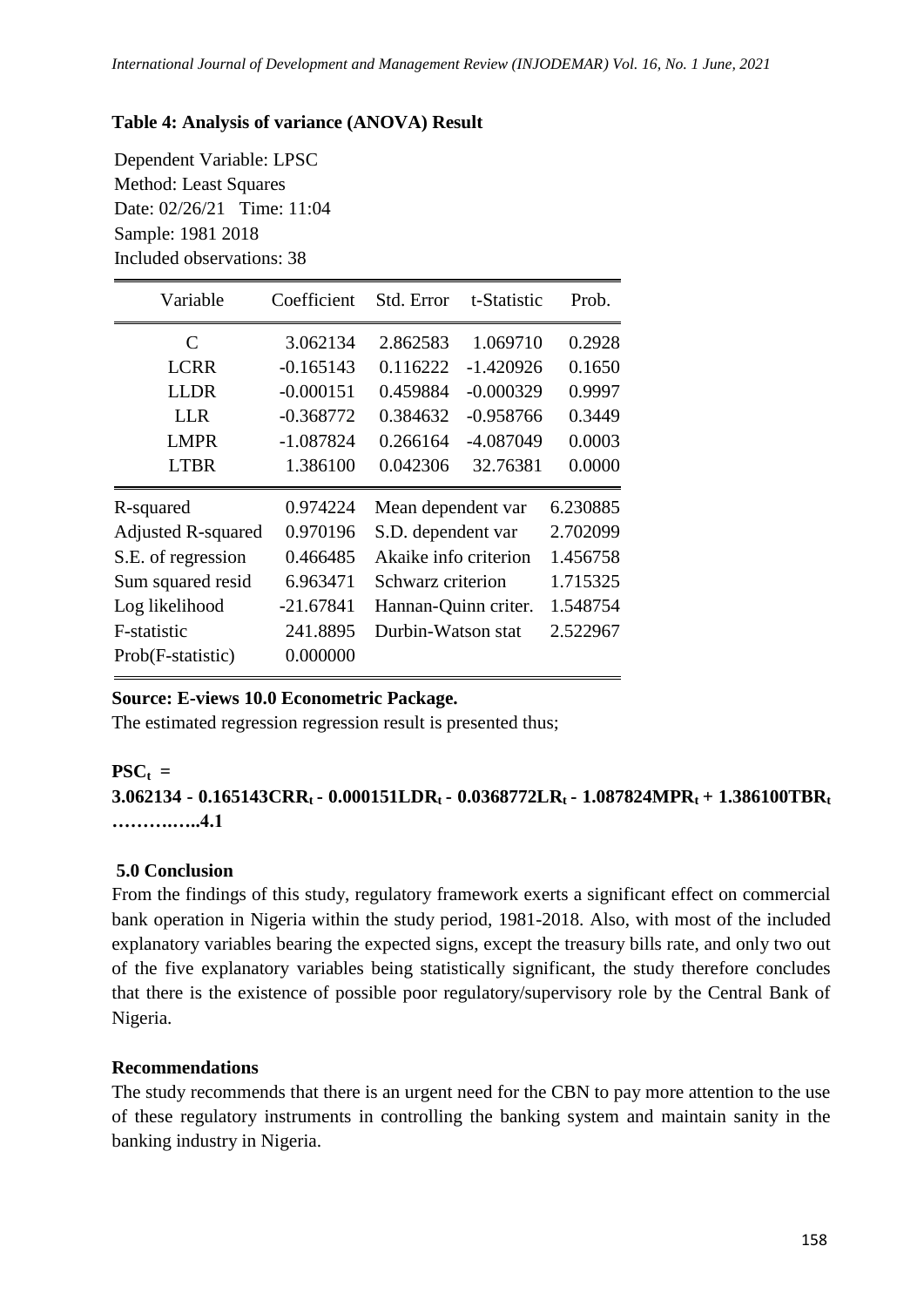#### **References**

- Anyawu, C. M., (2010). "An overview of current banking sector reforms and the real sector of the Nigerian economy" *Economic and Financial Review,* 48(4): 31-63.
- Bennouri, M., Nagati, H., Chtioui, T. and Nekhili, M. (2018). Female board dictatorship and firm performance; What really matters? *Journal of Banking and Finance*, 88: 267- 291

Central Bank of Nigeria (2018). *Financial Statistical Bulletin*.

- Chris 0. (2003). Financial regulation in Nigeria and challenges of the West African monetary zone. *Seminar on the Issues in Financial Institutions Surveillance in Nigeria, Publication of CBN Training Centre,* Lagos.No.3, pp.100-111.
- Cucculelli, M. and Bettinelli, C. (2016). Corporate governance in family firms, learning and reaction to recession: Evidence from Italy futures, 750
- Currie, C.V.,(2004). Towards a general theory of financial regulation: Predicting, measuring and preventing financial crises. WP No. 132.
- Das, S. U., Quintyn, M. and Kina C., (2004). Does regulatory governance matter for financial system stability? An empirical analysis. *IMF Working Paper*, WP/04/89.
- Davis, K. and Harper, I., (Ed.), (1991). *Risk management in financial institutions*, Allen and Unwin, Melbourne.
- Dincer, O.C. and Fredriksson, P.G. (2013). Does trust matter? Corruption and environmental regulatory policy in United States, *SSRN 54 (2013*), pp 2101-225
- Huang, X. and Kang, J.K. (2017). Geographic concentration of institutions, corporate governance and firm value, *Journal of Corporate finance*, 47: 191-218.
- Idowu, A. and Babatunde, M. A, (2010): Effect of financial reform on capital market development in Nigeria. *Asian Journal of Business and Management Science*, 1(8): 44-52.
- Iganiga, B. O. (2010). "Evaluation of the Nigerian financial sector reforms using behavioral models", *Journal of Economics*, 1(2): 65-75.
- Iyade, A I (2006). "The impact of regulation and supervision on the activities of banks in Nigeria: An assessment of the role of CBN and NDIC" PhD Thesis at the St. Clements University.
- Kama, I. U. (2003). "The constraints and prospects of effective financial surveillance in Nigeria", *Publication of CBN Training Centre*, Lagos. No.3, pp. 60-67.
- Kane E. J., (1981). Accelerating inflation, technological innovation and the decreasing effectiveness of banking regulation, *Journal of Finance*, 8(36): 355-67.
- Klomp, J. and De Haan, J.(2015). Bank regulation and financial fragility in developing countries: Does bank? *Journal of Advanced Research* 5: 1-9.